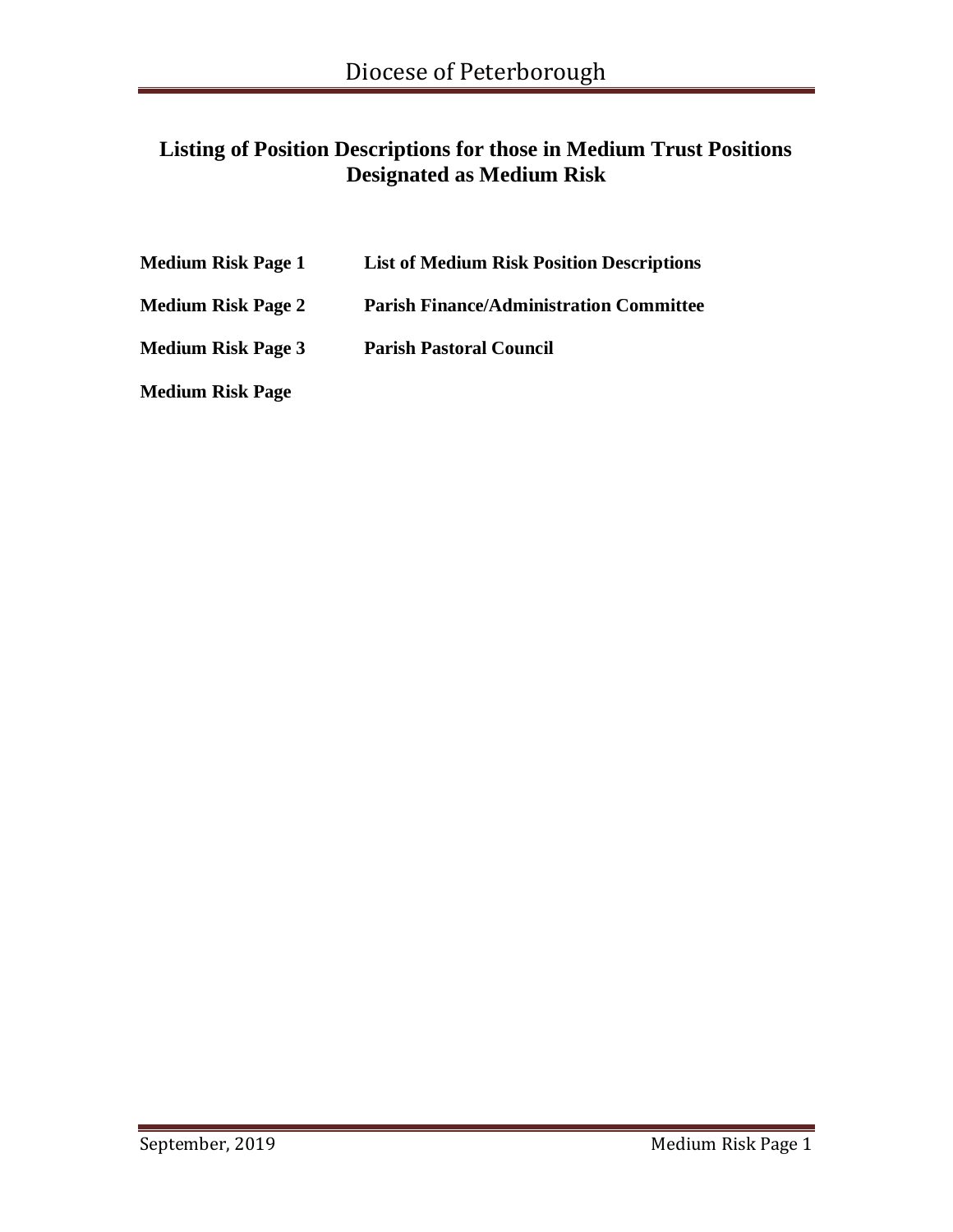# Diocese of Peterborough

### **Name of Parish:**

| Name of Group/ Ministry          | <b>Parish Finance/Administrative Committee</b>                       |
|----------------------------------|----------------------------------------------------------------------|
| Accountability                   | Pastor                                                               |
| <b>Purpose of Ministry</b>       | A consultative body which advises the pastor on financial and fiscal |
|                                  | matters in the administration of the parish                          |
| Participant Group                | Parish                                                               |
| Activities and                   | Assist the pastor in the preparation of the annual budget for        |
| Responsibilities                 | distribution in the parish                                           |
|                                  | Review annual financial reports, that are made to the Chancery       |
|                                  | Study parish revenues and make recommendations to the pastor for     |
|                                  | maintaining or increasing revenues                                   |
|                                  | Recommend financial policies for the parish, in keeping with the     |
|                                  | policies of the diocesan finance and legal offices                   |
|                                  | Provide consultation on the financial feasibility and projected      |
|                                  | resources to support parish projects                                 |
|                                  | Attend meetings and orientations and to keep information             |
|                                  | confidential                                                         |
| <b>Skills and Qualifications</b> | Financial, administration or accounting skills                       |
| Required                         | Honesty and confidentiality                                          |
|                                  | Good communications, interpersonal and organizational skills         |
|                                  | Able to work as part of a team                                       |
| Time commitment                  | 6, 2 hour meetings annually                                          |
| Duration                         | 2 year term, renewable                                               |
| Orientation                      | Provided by the Pastor and the Diocesan Guidelines                   |
| Training                         | Following appointment                                                |
| Support                          | Pastor and Diocesan Finance Office                                   |
| Supervision                      | Pastor                                                               |
| Evaluation                       | By Pastor annually                                                   |
| <b>Risk Assessment</b>           | Medium                                                               |
| <b>Screening Procedures</b>      | Provide a volunteer position description form                        |
|                                  | Fill out pre-printed yellow form (No Police Check Required)          |
|                                  | Interview                                                            |
|                                  | References checked                                                   |
|                                  | Orientation and training                                             |
|                                  | Supervisory checks                                                   |

| Pastor: |
|---------|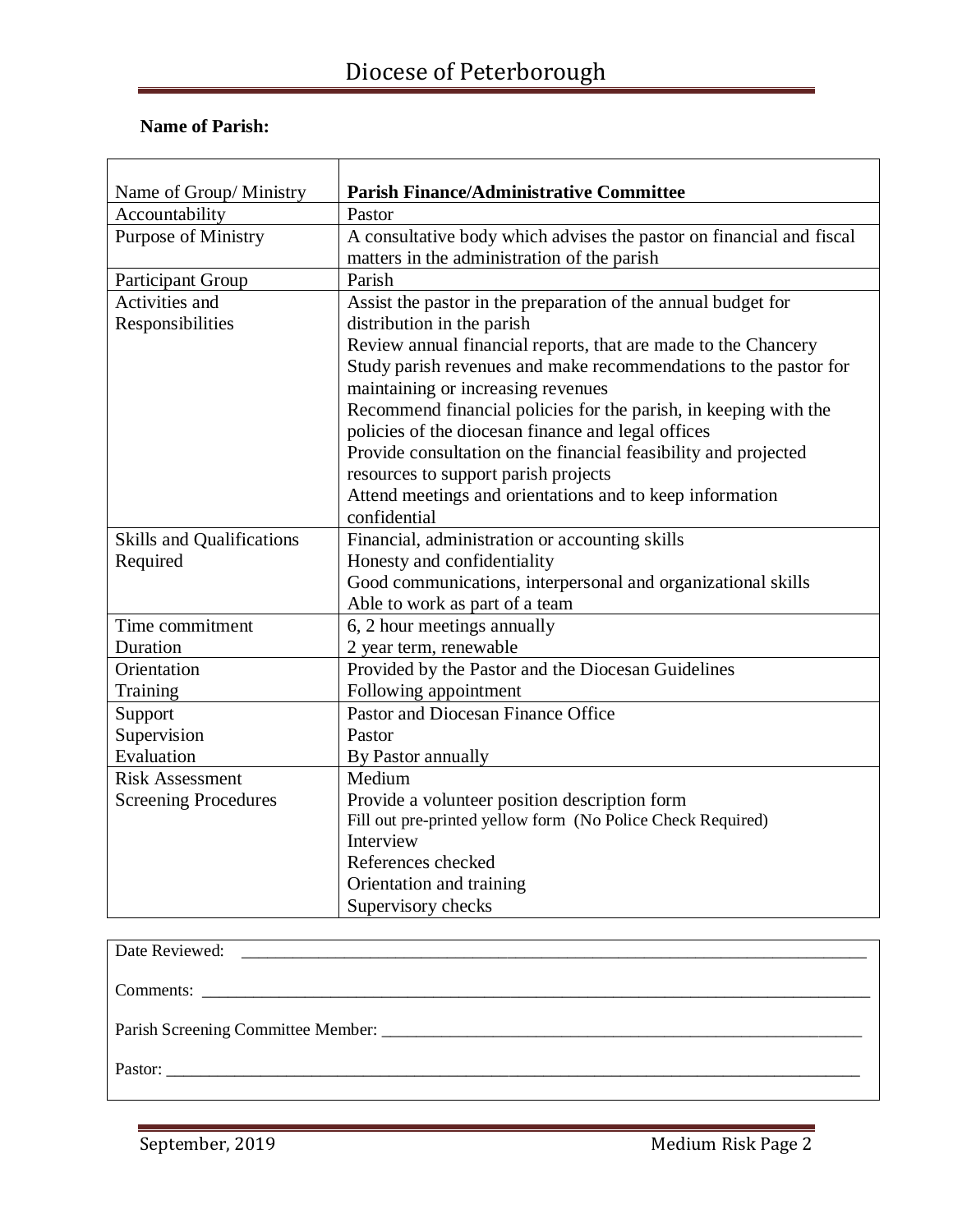## **Name of Parish:**

| Name of Group/ Ministry          | <b>Parish Pastoral Council</b>                                         |
|----------------------------------|------------------------------------------------------------------------|
| Accountability                   | Pastor                                                                 |
| <b>Purpose of Ministry</b>       | To provide advice to the pastor on the needs of the parish, ministries |
|                                  | within the parish, parish events and activities.                       |
| <b>Participant Group</b>         | The parish                                                             |
| Activities and                   | Provide input and advise on all aspects of parish life to the Pastor   |
| Responsibilities                 | Make recommendations that will improve the parish                      |
|                                  | Attend scheduled meetings and activities planned by the council        |
|                                  | Maintain confidentiality of issues and meetings                        |
|                                  | Must read and become familiar with the constitution                    |
|                                  |                                                                        |
| <b>Skills and Qualifications</b> | Must be elected by the parish or appointed by the pastor               |
| Required                         |                                                                        |
| Time commitment                  | 2 hours, 8 times per year for meetings plus additional time for        |
| Duration                         | planned activities                                                     |
|                                  | Elected members -3 year term                                           |
|                                  | Appointed members-1 year term renewable to 3 years                     |
| Orientation                      | Provided at first meeting                                              |
| Training                         | New members provided with copies of the constitution                   |
| Support                          | Pastor                                                                 |
| Supervision                      | Pastor                                                                 |
| Evaluation                       | By pastor                                                              |
| <b>Risk Assessment</b>           | Medium                                                                 |
|                                  |                                                                        |
| <b>Screening Procedures</b>      | Provide a position description form                                    |
|                                  | Fill out pre-printed yellow form (No Police Check Required)            |
|                                  |                                                                        |
|                                  | Interview                                                              |
|                                  | Reference check                                                        |
|                                  | Orientation and training                                               |